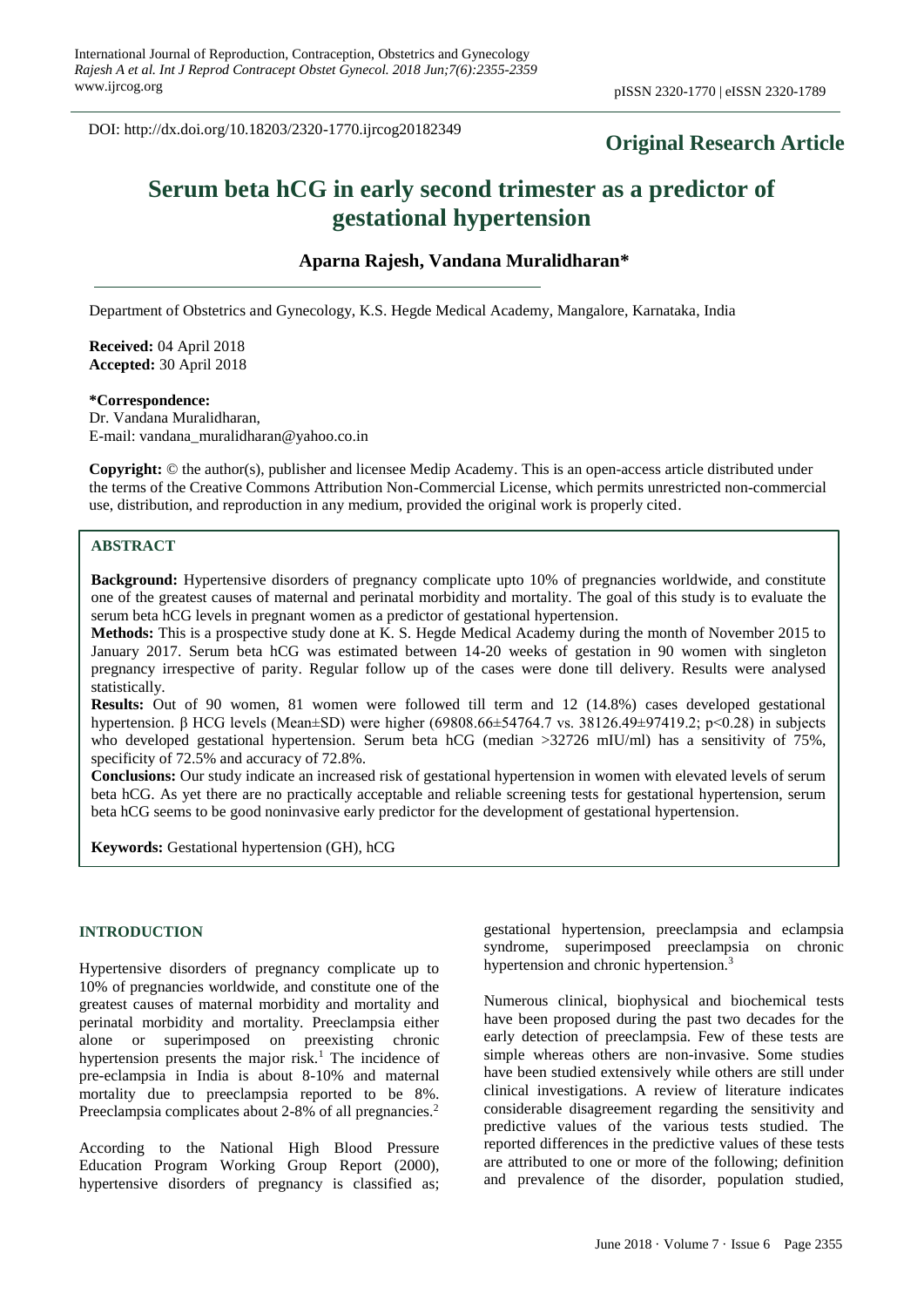methodology and techniques in performing these tests, etc. Hence, there is a disagreement regarding the ideal screening test to be used for identifying women for clinical trials dealing with prevention of disorder.<sup>4</sup>

Most current hypothesis regarding the pathophysiologic mechanisms point to early placental abnormalities. Women with gestational hypertension have an abnormal placentation or hyperplacentosis. As placenta remains the primary source for hCG production, plasma hCG measurement has been proven to be effective screening tool for pregnancies with altered placental function or mass.

There is low oxygen tension in first trimester in a normal pregnancy which prevents the trophoblasts from differentiating towards an invasive phenotype. This mechanism is mediated by TGFβ. This physiological increase in oxygen tension between 10-12 weeks of gestation determines a decrease in TGFβ and allows trophoblasts to differentiate into a more invasive type. The levels of TGFβ remains high in a preeclamptic women and hence the trophoblasts are arrested at an immature state, and their invasiveness is reduced. Because trophoblasts play a vital role in the development of preeclampsia, it is not surprising that few placental hormones change in maternal circulation, indicating a derangement of placental function. These hormones are increased in the maternal serum long before the onset of preeclampsia and have been proposed as early predictors of preeclampsia.

Women with overt preeclampsia in the third trimester have an elevated maternal serum beta hCG levels. Some advocate that the hCG secretion may be increased as a consequence of abnormal placental maturity or invasion. It may also be linked to the trophoblast response to the hypoxia as a result of a hypersecretory state.<sup>5</sup>

The goal of this study is to evaluate the serum beta hCG levels in pregnant women as a predictor of gestational hypertension.

# **METHODS**

This prospective study was conducted in the Department Obstetrics and Gynecology, K. S. Hegde Medical Academy, Deralakatte, which is a tertiary care teaching institute in the state of Karnataka, India. This study was conducted between November 2015 and January 2017 including complete follow-up of the last case registered for the study. Patients were enrolled in the study after taken approval from hospital ethical committee and written informed consent from the patients.

# *Inclusion criteria*

Primi/multi gravida with singleton pregnancy with gestational age 14-20 weeks as determined by last menstrual period or ultrasound scan.

# *Exclusion criteria*

Patients having multiple pregnancy, chronic hypertension, diabetes mellitus, congenital anomalies were excluded from the study.

All the subjects were informed about the study and informed consent was taken before they were enrolled in the study. Women were subjected to detailed history including age, parity, height, pre-pregnancy weight, and weight at the time of blood collection. Family history, past obstetric history, past medical history, smoking habits, medical histories of first degree family members was taken. Systemic examination with special reference to edema, blood pressure and gestational week was carried out and routine antenatal investigations were done. Gestational age was calculated from reliable last menstrual history and early ultrasonographic measurement of fetal crown rump length. Venous blood (3 ml) was collected. Estimation of serum beta hCG was done by enzyme linked immune absorbent assay. All patients were followed up in antenatal clinic and examined 4 weekly till 28 weeks, fortnightly up to 34 weeks and thereafter weekly till delivery. At every visit, blood pressure was recorded.

# *Statistical analysis*

The collected information was summarized using frequency, percentage, mean and standard deviation. The p<0.05 was considered statistically significant.

The following diagnostic validity tests were used.<sup>6</sup>

- Sensitivity = true positive /true positive & false negative  $\times 100$
- Specificity = true negative /false positive  $\&$  true negative  $\times 100$
- Positive predictive value ( $PPV$ ) = true positive /true & false positive×100
- Negative predictive value  $(NPV)$  = true negative /true & falsenegative×100.
- Overall accuracy = true positive + true negative  $\ell$ total  $\times$  100.

# **RESULTS**

90 women were enrolled in this study, but only 81 (90%) women were followed completely till term. 9 women were lost to follow up. Out of the 81 women who completed the study,  $12(14.8%)$  cases developed GH and 69 women remained normotensive.

Table 1 depicts the comparison between the subjects. Mean age among GH group is 27.08 years and BMI in this group was  $24.5 \text{kg/m}^2$ . Normotensive group had a mean age of 26.8 years and BMI of 23.9kg/m<sup>2</sup>. Comparison of age and BMI in both groups were almost similar.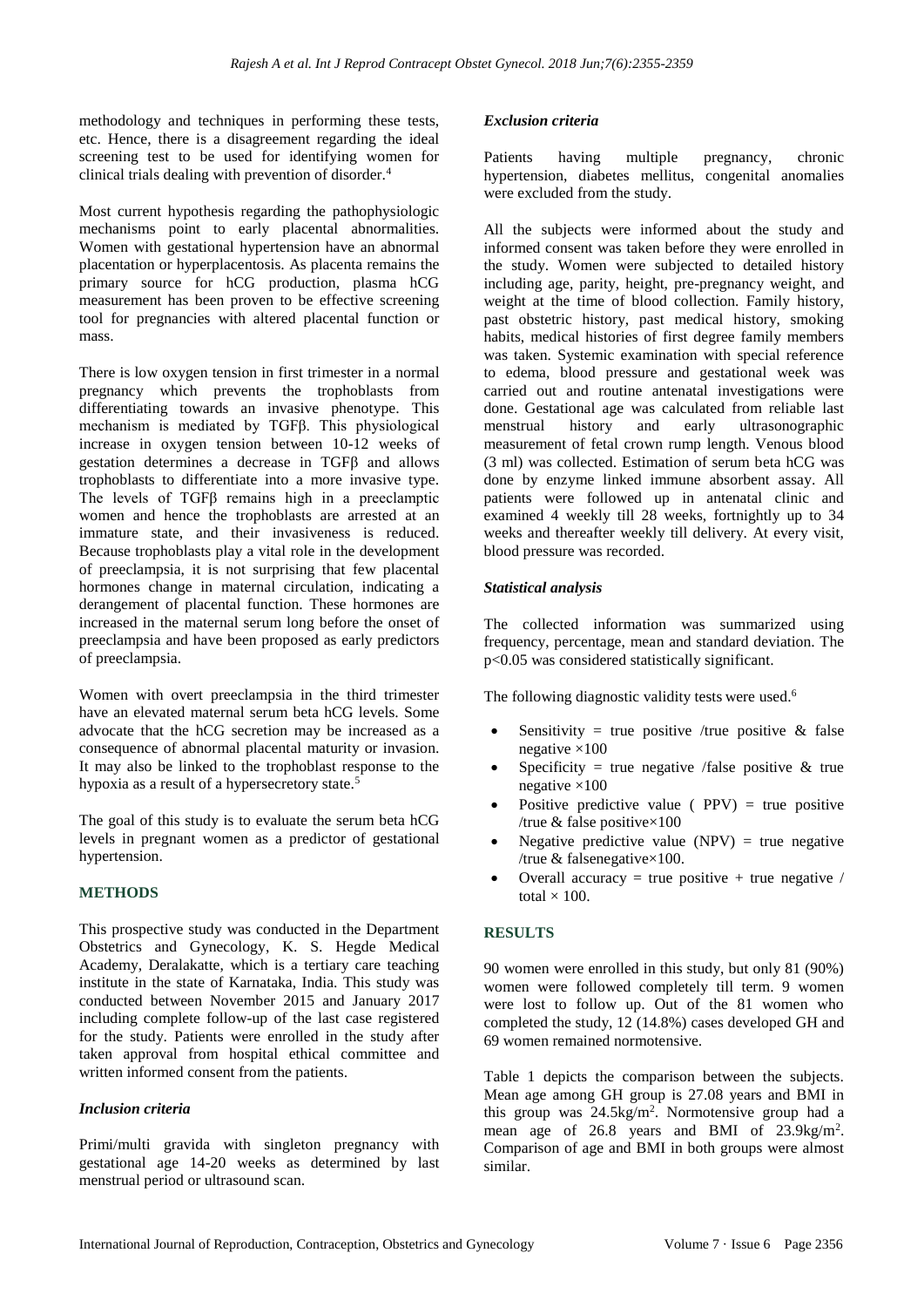#### **Table 1: Comparison of subjects.**

|              | GH.           | <b>Normal</b> | <b>P</b> value |
|--------------|---------------|---------------|----------------|
| Age in years | $27.08 + 4.5$ | $26.8+3.9$    | 0.87           |
| <b>BMI</b>   | $24.5 + 2.08$ | $23.9 + 2.6$  | (142)          |

Table 2 shows the comparison of blood pressure at the time of booking among PIH and normotensive group (14- 20weeks) did not vary significantly. Blood pressure at the time of delivery for GH women was significantly higher in comparison to the BP of normotensive group (p value <0.001). This is true for both systolic and diastolic blood pressures.

Table 3 compares the beta HCG between two groups, shows that beta HCG is higher in GH group when compared to the normotensive group but not statistically significant.

# **Table 2: Comparison of systolic and diastolic blood pressure between GH and normal group.**

|                     | <b>GH</b><br>$(n=12)$            | <b>Normotensive</b><br>$(n=69)$ | $\mathbf{P}$<br>value |
|---------------------|----------------------------------|---------------------------------|-----------------------|
| <b>BP</b>           |                                  |                                 |                       |
| Systolic<br>(mmHg)  | $118.1 + 8.1$                    | $114.80 \pm 7.3$                | 0.15                  |
| Diastolic<br>(mmHg) | $78.3 + 3.8$                     | $75.9 + 6.7$                    | 0.19                  |
| At delivery         |                                  |                                 |                       |
| Systolic<br>(mmHg)  | $139.1 \pm 20.6$ $118.4 \pm 8.3$ |                                 | < 0.001               |
| Diastolic<br>(mmHg) | $90+7.3$                         | $77.8 + 4.8$                    | < 0.001               |

# **Table 3 Comparison of Mean±SD of serum beta hCG between GH and normotensive group.**

| Variable                | $PHH(n=12)$      | Normotensive $(n=69)$ | <b>NP</b> value |
|-------------------------|------------------|-----------------------|-----------------|
| Serum beta Hcg (mIU/ml) | 69808.66±54764.7 | 38126.49±97419.2      | 0.28            |

# **Table 4: Relation of beta hCG and hypertensive status.**

| <b>Beta hCG</b> (mIU/ml) | GH $(n=12)$ $(\frac{9}{6})$ | Normotensive $(n=69)$ $(\frac{9}{6})$ | No. of cases             |
|--------------------------|-----------------------------|---------------------------------------|--------------------------|
| $<$ 20000                | 3(7.5)                      | 37(92.5)                              | 40                       |
| 20000-30000              |                             | 10(100)                               | 10                       |
| 30000-40000              | 1(1)                        | 9(90)                                 | 10                       |
| 40000-50000              |                             | 3(100)                                | 3                        |
| 50000-60000              | 2(40)                       | 3(60)                                 |                          |
| 60000-70000              | 3(60)                       | 2(40)                                 |                          |
| 70000-80000              |                             | $\overline{\phantom{0}}$              | $\overline{\phantom{0}}$ |
| 80000-90000              |                             | 2(100)                                | ◠                        |
| 90000-100000             |                             | 2(100)                                | $\mathfrak{D}$           |
| >100000                  | 3(75)                       | 1(25)                                 | 4                        |
| Total                    | 12                          | 69                                    | 81                       |

#### **Table 5: Calculation of beta hCG median among GH and normotensive group.**

|                     |          | Mean    | <b>Maximum</b> | - Median- |         | Minimum Percentile 25 Percentile 75 |          |
|---------------------|----------|---------|----------------|-----------|---------|-------------------------------------|----------|
| <b>Normotensive</b> | beta hCG | 38126.5 | 808000.0       | 16700.0   | 2068.0  | 10000.0                             | 34955.0  |
| GH                  | beta hCG | 69808.7 | 160600.0       | 58763.0   | 12535.0 | 24454.0                             | 108975.0 |

#### **Table 6: Test statistics<sup>a</sup> .**

| <b>Statistics</b> | beta hCG |
|-------------------|----------|
| Mann-Whitney U    | 186.000  |
| Wilcoxon W        | 2601.000 |
| Z                 | $-3.033$ |
| P value           | 0.002    |
|                   |          |

<sup>a</sup>Grouping variable: GH.

The median values of beta hCG is higher in the GH group with a median of 58763.0 and normotensive group has a median of 16700.0 and this is statistically significant with a Mann Whitney U value of 186 and p value of 0.002 (Table 5 and Table 6). Receptor operative curve analysis was performed to get a cut off value of beta hCG in predicting GH. Analysis showed that values <32729 had a sensitivity of 75% and specificity of 72.5%. Area under the curve is 0.775 which is an indicator of reasonable predictability.

#### *ROC curve*

Table 7 depicts the diagnostic accuracy of serum beta hCG in prediction of GH. Serum beta hCG (>32726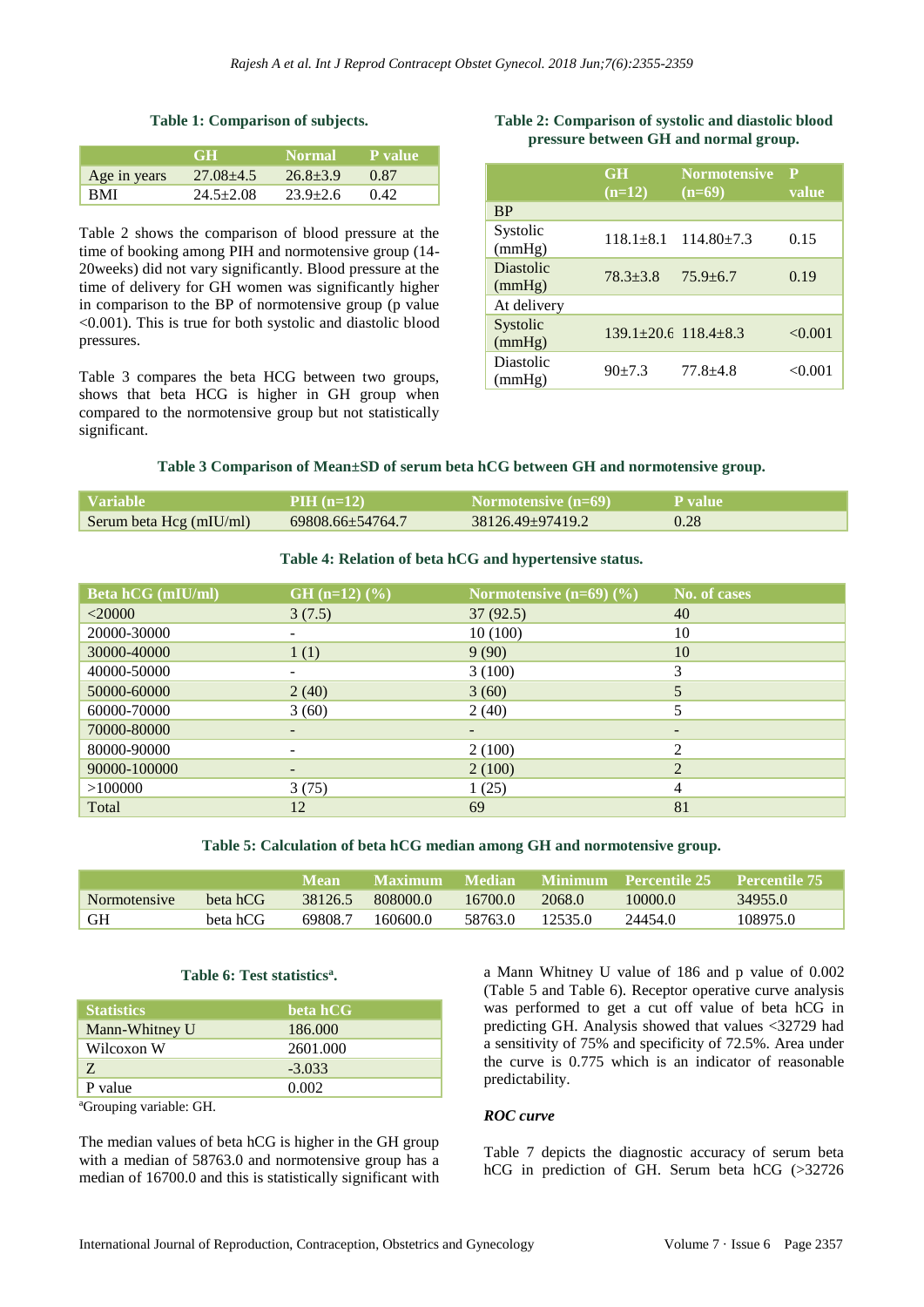mIU/ml) has a sensitivity of 75% and specificity of 72.5%. The test and the gold standard agree on 59 out of 81 having a diagnostic accuracy of 72.8%. The Kappa value of 0.306 indicates moderate agreement with a p value of 0.003.



**Figure 1: ROC curve.**

**Table 7: Sensitivity and specificity of beta hCG.**

| <b>Study</b>                 | Year | <b>Sensitivity</b><br>(%) | <b>Specificity</b><br>$($ %) | <b>PPV</b><br>$(\frac{6}{6})$ |
|------------------------------|------|---------------------------|------------------------------|-------------------------------|
| Kaur<br>gurumandeep<br>et al | 2012 | 90.91                     | 59                           | 19                            |
| Satyanarayan<br>et al        | 2001 | 14.29                     | 87.93                        | 12.5                          |
| Present study                | 2017 | 75                        | 72.5                         | 32.1                          |

#### **DISCUSSION**

Among the 81 women who completed the study, 12 (14.8%) women subsequently developed GH and 69 women remained normotensive. In the study done by Vidyabati et al, 164 women at 14-20 weeks of gestation completed the study, 29 (17.7%) developed GH. 7 In a study done by Satyanarayan et al, 200 women between 16-20 weeks of gestation were enrolled, 174 women completed the study out of which 21 (10.8%) developed GH.<sup>8</sup> In the study done by Gurumandeep et al, 178 women out of the 200 women enrolled completed the study. Out of which 22 (12.35%) developed GH and 156 remained normotensive.<sup>9</sup>

#### *Age*

In our study, mean age among the GH group was 27.08 years and among the normotensive group was 26.8 years. There was no significant difference between both the groups. In the study done by Vidyabati et al, the mean age was 27.17 years. It was observed that maximum GH was among the elderly primigravida's belonging to the

age group of 31-35 years. In Satyanarayan et al, mean age group among GH group was 24.14 years and among the normotensive group was 24.27 years.

#### *Blood pressure at booking*

In our study, mean systolic blood pressure in GH group is 118.1 mmHg and diastolic BP is 78.3mmHg. In normotensive group it is 114.8 mmHg and 75.9 mmHg respectively. In Vidyabati et al, systolic blood pressure among the GH group was 120.7 mmHg and diastolic BP was 78.9 mmHg among the normotensive group. In Satyanarayan et al study, mean systolic blood pressure was 105 mmHg and mean diastolic blood pressure was 71.64 mmHg in normotensive group. Blood pressure at the time of booking between GH and normotensive group did not vary significantly.

#### *Beta hCG*

In the present study, incidence of GH with elevated beta hCG above 32726 mIU/ml was 32.1% when compared to women below 32726 mIU/ml was 5.7%.

The mean value of beta hCG was slightly higher in GH group than the normotensive group but was not statistically significant. Our study shows that maternal serum beta hCG has a sensitivity of 75% and specificity of 72.5% in predicting GH. In the study done by Vidyabati et al, 29 cases developed GH out of 164 women. Out of the 29 cases, 21 (72.4%) women had elevated beta hCG above 45000 mIU/ml. For every 1000 mIU/ml increase in serum beta hCG, 10.7% increase in chance of having GH. Study done by Kaur Gurumandeep, 20 cases developed GH out of 24 women with beta hCG >2 multiples of median (MOM) as compared to 2 cases had GH out of 154 women with beta hCG  $\leq$ 2 MOM which is statistically significant. Increasing beta hCG had direct association with the severity of GH. 1 out the 8 cases with <80000mIU/ml group had severe GH, while >80000mIU/ml group 12 out of 14 had severe GH with a significant p value <0.01.

The study conducted by Satyanarayn et al found no correlation between elevated serum beta hCG levels and GH. Mean hCG levels at mid trimester were non significantly higher in normotensive women (17112mIU/ml) when compared to those with GH (15666mIU/ml) women. 24 (12.3%) of the cases had elevated hCG levels on recruitment, out of which 21 (87.5%) remained normotensive and 3 (12.5%) developed GH. In study conducted by Desai et al, 62 out of the 90 cases had GH with beta hCG >2 MOM as compared to 21 out of 130 cases with beta hCG  $\leq$ 2 MOM. It was also significant that 59 women out of 62 who developed GH had beta hCG >2 MOM before 32 weeks and on the other hand 18 out of 21 women with beta hCG <2 MOM developed GH after 32 weeks.<sup>10</sup>